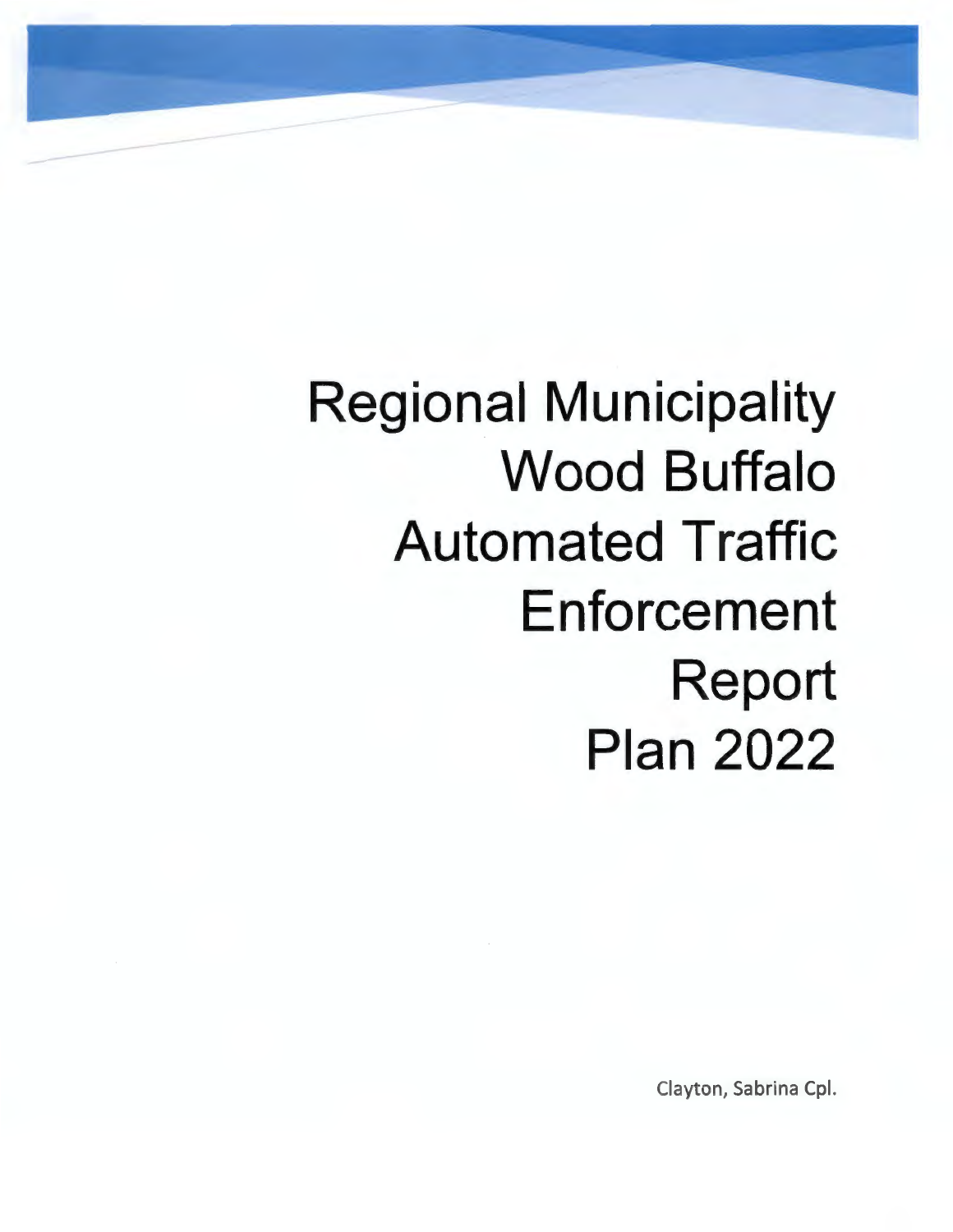#### **Overview**

The Regional Municipality of Wood Buffalo (RMWB) is home to roughly 72,300 citizens. It serves an additional combined rural and business population of-approximately 37,000. There are 2 main highways providing access to the Regional Municipality along with industrial areas, residential streets with school and playground zones. The speed limits range from 50 km/h to 100 km/h. The RMWB has a municipal policing agreement with the Royal Canadian Mounted Police to provide Policing Services for the region.

#### **RMWB Annual Automated Traffic Enforcement Report- 2021**

In 2021, the RMWB had 102 locations approved for Automated Traffic Enforcement (ATE) use and 2 locations approved for Intersection Safety Devices (ISO). The ATE Program registered 4,836,739 vehicles that travelled past ATE and ISO locations throughout the year. Only 0.4% of those vehicles received tickets for speeding or red light violations.

| Enforcement               | 2018   | 2019   | 2020   | 2021   |
|---------------------------|--------|--------|--------|--------|
| Conventional <sup>3</sup> | 3,0984 | 2,969  | 2,333  | 3,029  |
| <b>Photo Laser</b>        | 4,107  | 3,069  | 13,251 | 15,099 |
| <b>ISD – Speed</b>        | 4,960  | 4,672  |        | 4,563  |
| ISD - Red light           | 1,586  | 1,542  |        | 1,430  |
| Total                     | 13,751 | 12,252 | 15,584 | 24,121 |
| Enforcement               |        |        |        |        |

All violation notices<sup>1</sup> issued for areas of the RMWB that employ the ATE program<sup>2</sup>

Speeding violation notices per location issued by ATE Program for 2021<sup>5</sup>

| Locations                          | <b>Number issued</b> |
|------------------------------------|----------------------|
| Saprae Creek (Highway 69)          |                      |
| Franklin Avenue &                  |                      |
| <b>Centennial Drive</b>            |                      |
| MacKenzie Boulevard &              | 166                  |
| <b>MacKay Crescent</b>             |                      |
| <b>Beaconhill Drive</b>            | 13                   |
| <b>Tolen Drive</b>                 | 22                   |
| <b>Gregoire Drive</b>              | 303                  |
| <b>Clearwater Drive / Franklin</b> | 27                   |
| <b>Avenue &amp; Hardin Street</b>  |                      |
| Morimoto Drive near Haxton         |                      |
| Centre                             |                      |

 $1$  Violation notices include speeding and intersection-related violations only\*

<sup>2</sup> Includes the following communities: Downtown, Thickwood, Timberlea, Abasand, Beacon Hill, Mackenzie Park, Grayling Terrace, Gregoire and Waterways.<br><sup>3</sup> Conventional enforcement refers to violations issued by law enforcement directly.

<sup>4</sup> Does not include February 2018

data.

<sup>5</sup> Includes the following communities: Downtown, Thickwood , Timberlea, Abasand, Beacon Hill, Mackenzie Park, Grayling Terrace, Gregoire and Waterways.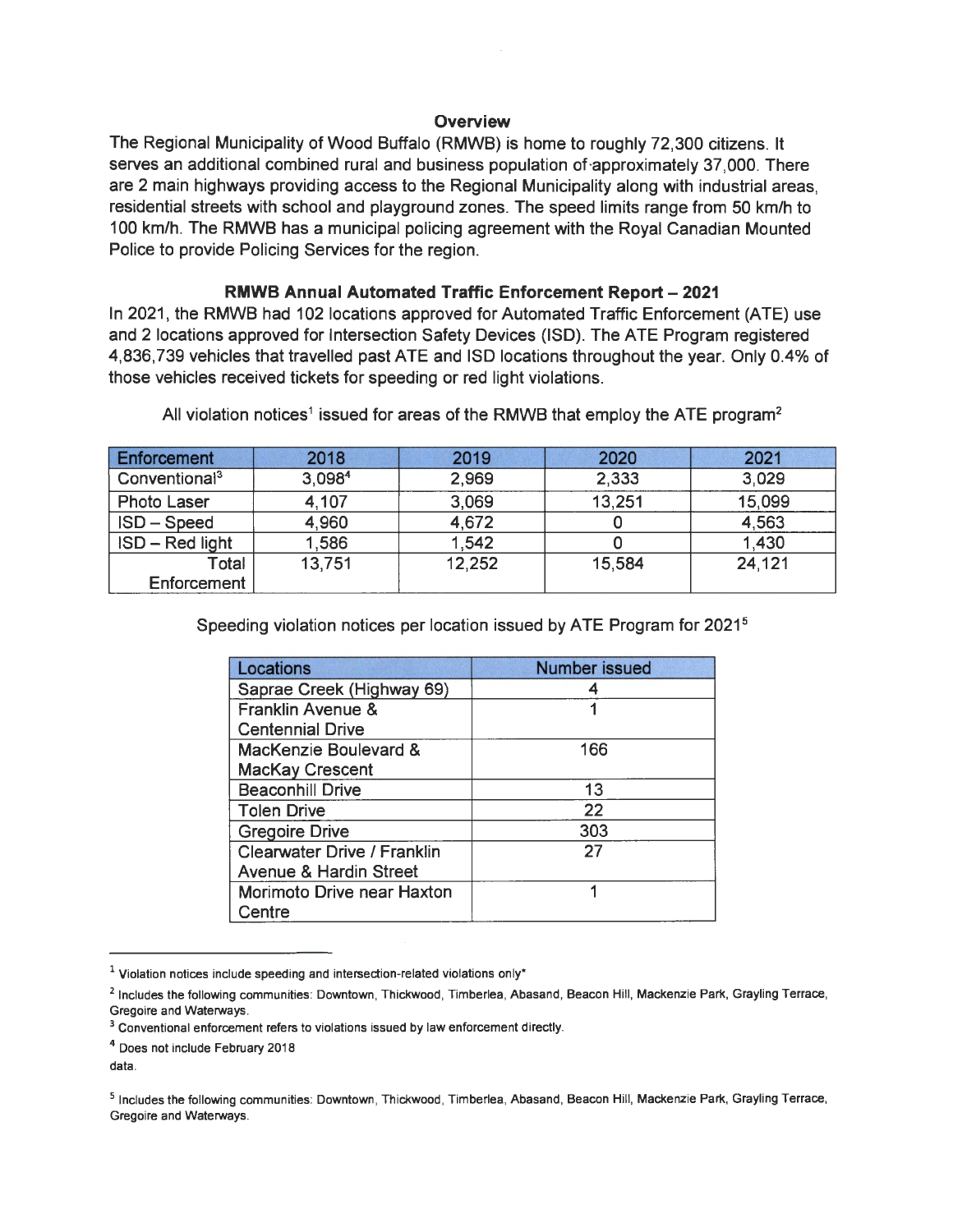| <b>MacDonald Drive / Franklin</b>        | 6              |  |
|------------------------------------------|----------------|--|
| <b>Avenue &amp; MacDonald Drive</b>      |                |  |
| Franklin Avenue / Highway                | 50             |  |
| 63 & Bridge Deck                         |                |  |
| Signal Road & Hitch Place                | 94             |  |
| <b>Real Martin Drive &amp; Wood</b>      | 14             |  |
| <b>Buffalo Way</b>                       |                |  |
| Thickwood Boulevard /                    | 13             |  |
| <b>Abraham Drive &amp; Real Martin</b>   |                |  |
| <b>Drive</b>                             |                |  |
| <b>Thickwood Boulevard / Real</b>        | $\overline{7}$ |  |
| <b>Martin Drive &amp; Dickins Drive</b>  |                |  |
| <b>Confederation Way &amp; Tower</b>     | 312            |  |
| Road                                     |                |  |
| <b>Cateret Drive &amp; Syncrude</b>      | 55             |  |
| <b>Athletic Park</b>                     |                |  |
| <b>Millennium Drive &amp; Fir Street</b> | 9              |  |
| <b>Millennium Drive &amp; Chestnut</b>   | 6              |  |
| Way                                      |                |  |
| <b>Coventry Drive &amp; Collicott</b>    | 20             |  |
| <b>Drive</b>                             |                |  |
| Heritage Drive & Callen Drive            |                |  |
| <b>Highway 63 locations</b>              |                |  |
| Highway 63 & MacKenzie                   | 192            |  |
| <b>Boulevard</b>                         |                |  |
| Highway 63 & Centennial                  | 504            |  |
| Campground                               |                |  |
| Highway 63 / Gregoire Drive              |                |  |
| & Clearwater Drive                       |                |  |
| Highway 63 / Hospital Street             | 1,278          |  |
| & Clearwater Drive                       |                |  |
| Highway 63 / Hospital Street             | 12             |  |
| & Hardin Street                          |                |  |
| Highway 63 & Morrison                    | 5,051          |  |
| <b>Street</b>                            |                |  |
| Highway 63 / Bridge Deck &               | 2,880          |  |
| <b>Thickwood Boulevard</b>               |                |  |
| Highway 63 & Confederation               | 96             |  |
| Way                                      |                |  |
| Highway 63 / Confederation               | 223            |  |
| & Taiganova Crescent                     |                |  |
|                                          | 24<br>10       |  |

| <b>School / Playground Zone</b>   | 2021 |  |
|-----------------------------------|------|--|
| Callen Drive & Blackburn<br>Drive | 37   |  |
| <b>Beaconhill &amp; Good</b>      |      |  |
| <b>Shepherds Schools</b>          |      |  |
| <b>Greely Road School</b>         |      |  |
| Dr. Clark & Fr. Turcotte          | 715  |  |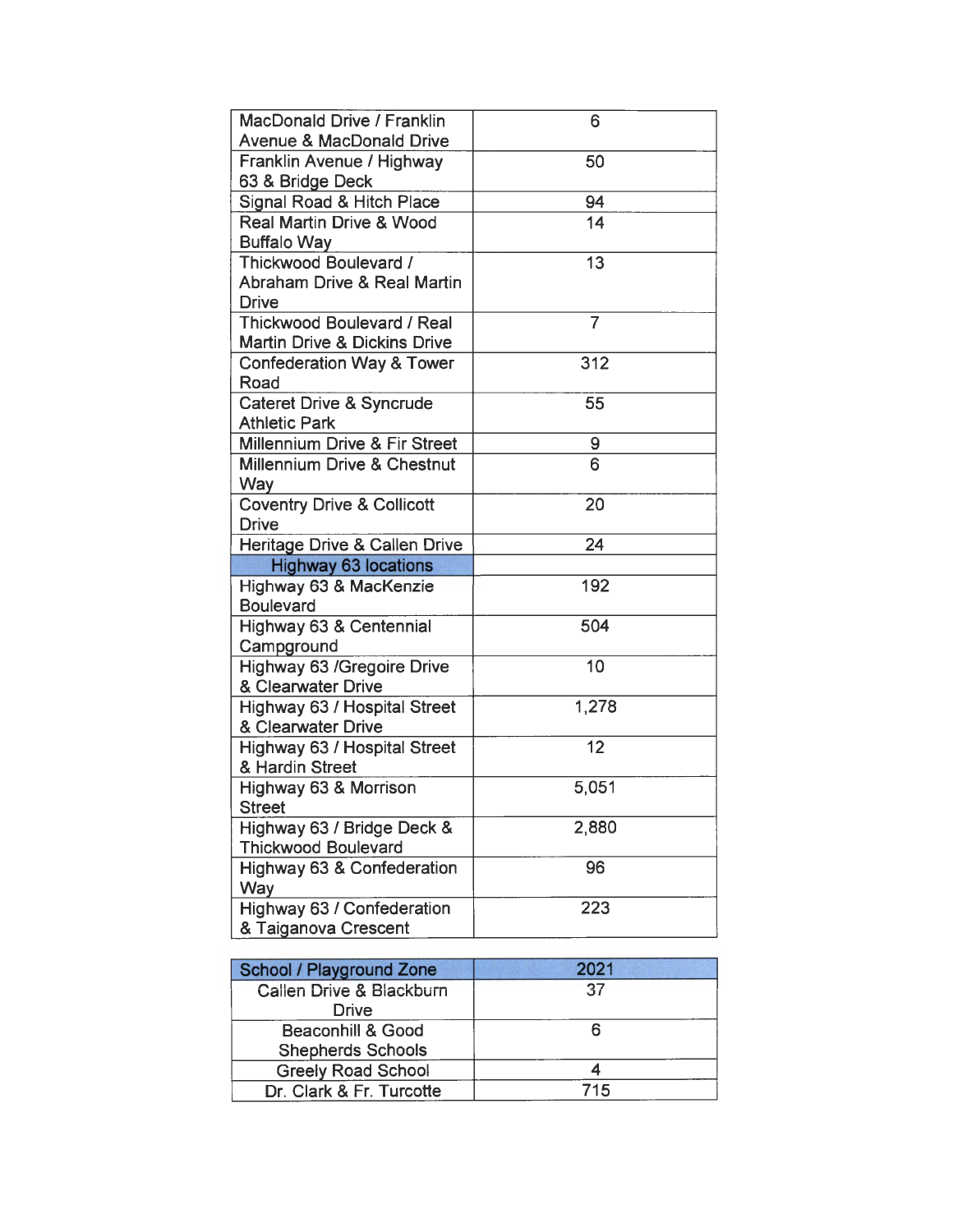| <b>Ecole Borealis</b>       | 14  |
|-----------------------------|-----|
| Fr. Beauregard              | 40  |
| St. Paul                    | 23  |
| <b>Thickwood Heights</b>    | 37  |
| <b>Westwood Community</b>   | 166 |
| <b>Ecole McTavish</b>       | 868 |
| St. Gabriel                 | 15  |
| <b>Westview</b>             | 672 |
| <b>Wolverine Playground</b> | 337 |
| <b>Dickinsfield Schools</b> | 64  |
| St. Anne & Timberlea        | 27  |
| <b>Schools</b>              |     |
| St. Martha                  | 191 |
| Christina Gordon            | 45  |
| <b>Elsie Yanik</b>          | 105 |
| St. Kateri                  | 37  |
| Fort McMurray HS            | 315 |

| <b>ISD Location</b>          | 2021 - Speed | $2021 - Red Light$ |
|------------------------------|--------------|--------------------|
| Thickwood at Real Martin Dr  | 389          | 1,304              |
| Thickwood at Silin Forest Rd | 4.174        | 126                |

Top 20 speeding violation notice per location issued by Conventional Enforcement for 2021<sup>6</sup>

| Locations                            | <b>Issued</b> |
|--------------------------------------|---------------|
| Highway 63                           | 1,219         |
| <b>Saprae Creek Trail (Highway</b>   |               |
| 69)                                  | 186           |
| <b>Confederation Way</b>             | 170           |
| Highway 686                          | 73            |
| <b>Thickwood Boulevard</b>           | 37            |
| <b>Callen Drive</b>                  | 27            |
| <b>Parsons Creek Drive</b>           | 24            |
| <b>Heritage Drive</b>                | 20            |
| <b>Gregoire Drive</b>                | 16            |
| <b>MacKenzie Boulevard</b>           | 14            |
| <b>Dominion Drive</b>                | 12            |
| Highway 63 & Confederation           |               |
| Way                                  | 11            |
| MacKenzie Boulevard &                |               |
| <b>MacKay Crescent</b>               | 11            |
| <b>Confederation Way at Overpass</b> | 10            |
| <b>Signal Road</b>                   | 10            |
| <b>Sparrowhawk Drive</b>             | 9             |

<sup>&</sup>lt;sup>6</sup> Includes the following communities: Downtown, Thickwood, Timberlea, Abasand, Beacon Hill, Mackenzie Park, Grayling Terrace, Gregoire and Waterways.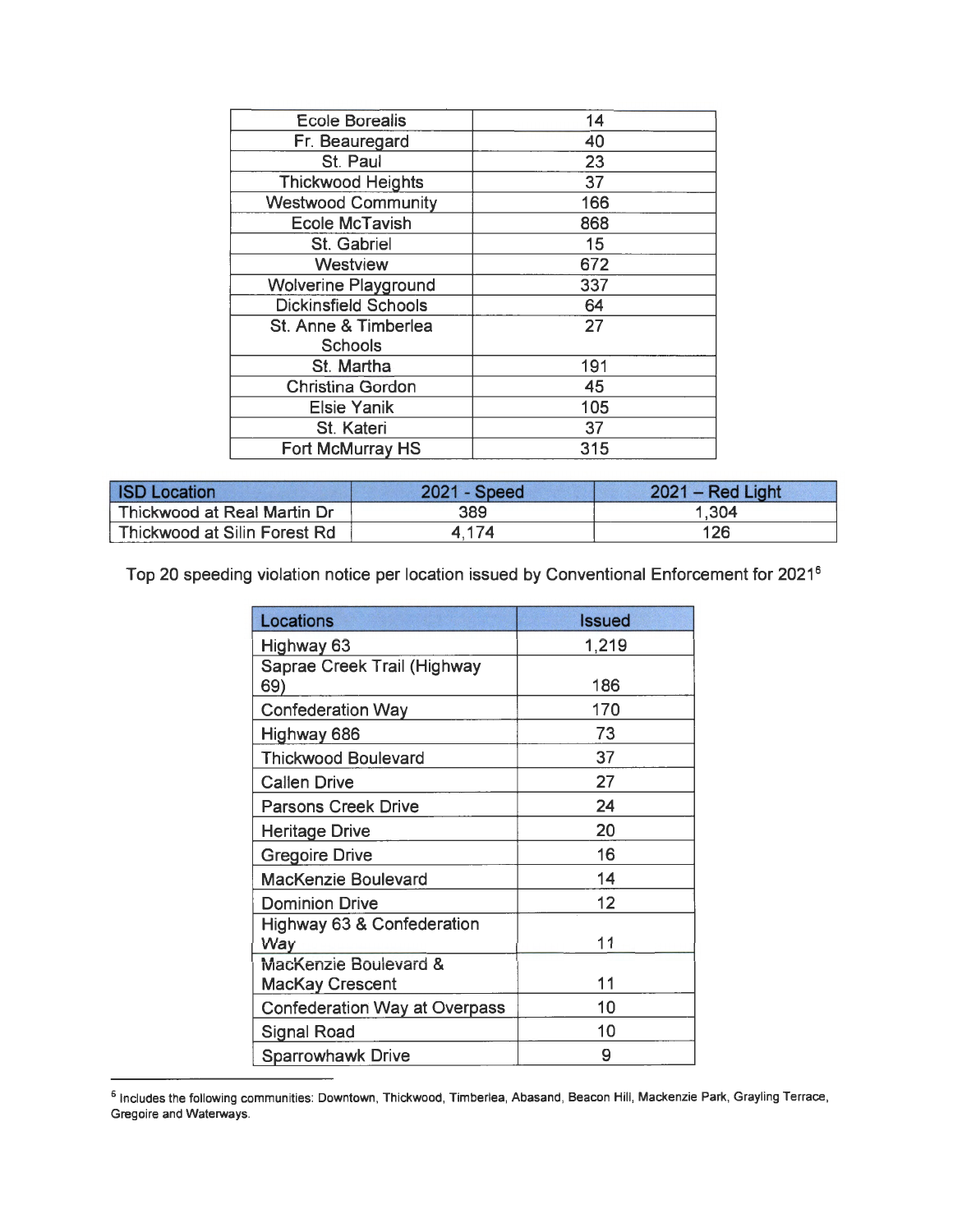| Silin Forest Road        |  |
|--------------------------|--|
| <b>Dickins Drive</b>     |  |
| <b>Real Martin Drive</b> |  |
| <b>Millennium Drive</b>  |  |
| 350 Parsons Creek Drive  |  |

Top 20 intersection-related notice location issued by Conventional Enforcement for 2021<sup>7</sup>

| Locations                                | <b>Issued</b> |  |
|------------------------------------------|---------------|--|
| <b>Franklin Avenue</b>                   | 47            |  |
| <b>Confederation Way</b>                 | 36            |  |
| Highway 63                               | 21            |  |
| <b>Thickwood Boulevard</b>               | 20            |  |
| <b>Gordon Avenue &amp; Riedel Street</b> | 16            |  |
| <b>Loutit Road</b>                       | 16            |  |
| <b>Riedel Street</b>                     | 11            |  |
| <b>Millennium Drive</b>                  | 11            |  |
| <b>Powder Drive</b>                      | 10            |  |
| <b>Signal Road</b>                       | 8             |  |
| <b>Plamondon Drive</b>                   | 8             |  |
| <b>Paquette Drive</b>                    | 8             |  |
| Eagle Ridge Boulevard                    | 7             |  |
| <b>Riverstone Ridge</b>                  |               |  |
| <b>Prospect Drive</b>                    | 6             |  |
| <b>Manning Avenue</b>                    | 6             |  |
| <b>Fraser Avenue</b>                     | 6             |  |
| <b>Thicket Drive</b>                     | 6             |  |
| <b>Manning Avenue &amp; Queen Street</b> | 5             |  |
| <b>MacKenzie Boulevard</b>               | 5             |  |
| Saprae Creek Trail (Highway 69)          | 5             |  |

Intersection-related violation notices per location issued by ATE Program for 2021<sup>8</sup>

| <b>ISD Location</b>          | $2021 - Speed$ | $2021 - Red Light$ |
|------------------------------|----------------|--------------------|
| Thickwood at Real Martin Dr  | 389            | 1.304              |
| Thickwood at Silin Forest Rd | . 174          | 126                |

<sup>&</sup>lt;sup>7</sup> Includes the following communities: Downtown, Thickwood, Timberlea, Abasand, Beacon Hill, Mackenzie Park, Grayling Terrace, Gregoire and Waterways.<br><sup>8</sup> Includes the following communities: Downtown, Thickwood, Timberlea, Abasand, Beacon Hill, Mackenzie Park, Grayling Terrace,

Gregoire and Waterways.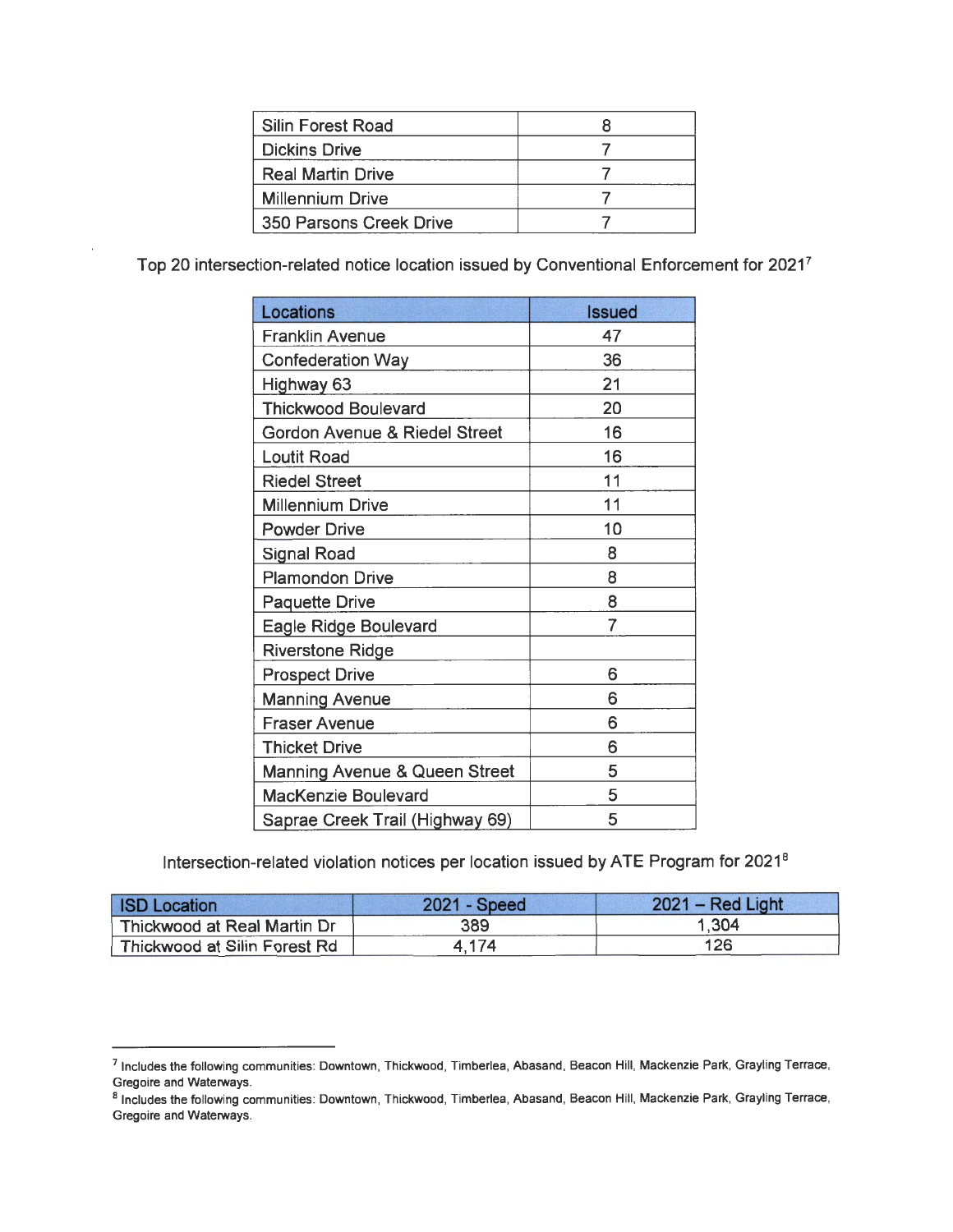### **ATE Program revenue**

The RMWB has placed the revenue generated by the 2021 ATE program, less the cost of administration, directly into the community initiatives reserve. These funds get disbursed through the Community Investment Program to non-profit organizations within the RMWB for community-based programs.

#### **Collision data**

Collision data for areas of the RMWB that employ the ATE program9

| <b>Collision Type</b>   | 2019  | 2020  | 2021  |
|-------------------------|-------|-------|-------|
| Fatal                   |       |       |       |
| Injury                  | 82    | 99    | 124   |
| <b>Property Damage</b>  | 1,596 | 1,142 | 1,051 |
| <b>Total Collisions</b> | 1,678 | 1,241 | 1,175 |
| Charges laid -          |       |       |       |
| collisions              |       | 78    | 62    |

#### Top 20 collision location for 2021 compared to 2020

| Location                                      | 2020           | 2021 |
|-----------------------------------------------|----------------|------|
| Highway 63                                    | 155            | 158  |
| <b>Confederation Way &amp; Paquette</b>       | 8              | 24   |
| <b>Drive</b>                                  |                |      |
| <b>Thickwood Boulevard</b>                    | 5              | 23   |
| <b>Confederation Way &amp; Prospect Drive</b> | $\overline{2}$ | 13   |
| <b>Confederation Way</b>                      | 12             | 12   |
| <b>Confederation Way &amp; Millennium</b>     | 7              | 11   |
| <b>Drive</b>                                  |                |      |
| <b>Confederation Way &amp; Eagle Ridge</b>    | 4              | 8    |
| <b>Boulevard</b>                              |                |      |
| <b>Franklin Avenue</b>                        |                | 8    |
| <b>Highway 63 &amp; Confederation Way</b>     | 6              | 8    |
| <b>Confederation Way &amp; Loutit Road</b>    | 7              | 8    |
| <b>Franklin Avenue &amp; Hardin Street</b>    | 4              |      |
| <b>Franklin Avenue &amp; Haineault Street</b> | 4              |      |
| <b>Powder Drive</b>                           | 5              |      |
| Thickwood Boulevard & Signal Road             | 8              |      |
| <b>Millennium Drive</b>                       | $\overline{2}$ | 6    |
| Highway 63 & Morrison Street                  | $\overline{2}$ | 6    |
| Highway 63 & Hospital Street                  | $\overline{2}$ | 6    |
| <b>Hardin Street</b>                          | $\overline{2}$ | 6    |
| <b>Confederation Way &amp; Cartier Road</b>   |                | 6    |
| <b>Franklin Avenue &amp; MacDonald Drive</b>  | 3              | 5    |

<sup>9</sup> Includes the following communities: Downtown, Thickwood, Timberlea, Abasand, Beacon Hill, Mackenzie Park, Grayling Terrace, Gregoire and Waterways.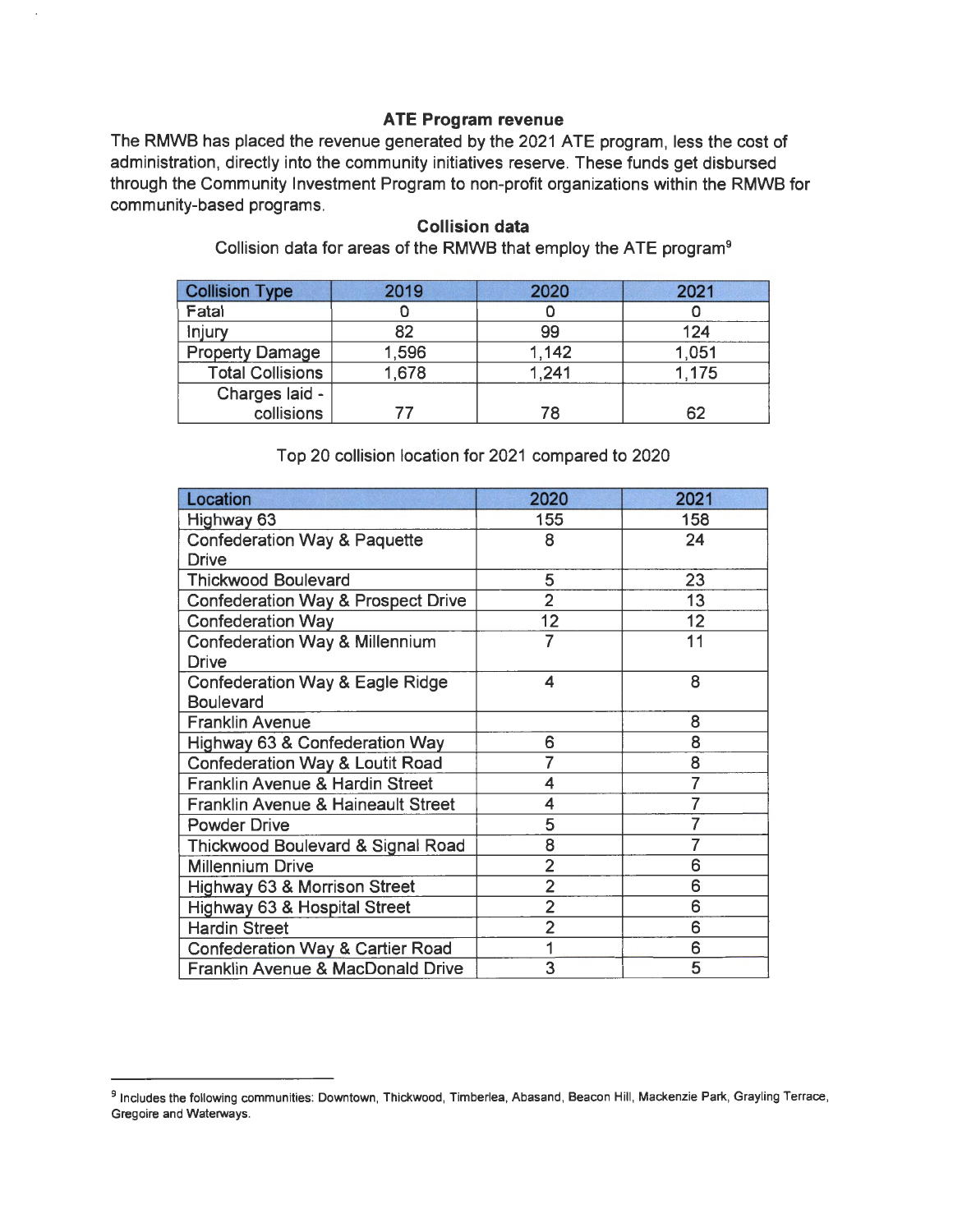Previously identified high-collision and high-speeding intersections with active ISDs

| Intersection                                  | <b>Collisions</b> |      |      |
|-----------------------------------------------|-------------------|------|------|
|                                               | 2019              | 2020 | 2021 |
| Thickwood Blvd & Silin Forest Road            |                   |      |      |
| <b>Thickwood Blvd &amp; Real Martin Drive</b> |                   |      |      |

Previously identified high-collision and high-speeding intersections approved for ISO use

| Intersection                                         | <b>Collisions</b> |      |      |  |
|------------------------------------------------------|-------------------|------|------|--|
|                                                      | 2019              | 2020 | 2021 |  |
| <b>Thickwood Blvd &amp;</b><br><b>Woodland Drive</b> |                   |      |      |  |
| Thickwood Blvd &<br><b>Cornwall Drive</b>            |                   | 2    |      |  |
| <b>Confederation Way</b><br>& Paquette Drive         |                   | 8    | 26   |  |
| Franklin Avenue &<br><b>Tamarack Village</b>         |                   |      |      |  |
| Franklin Avenue &<br><b>Hospital Street</b>          | З                 | 5    |      |  |

10 11

While the overall number of collisions has seen a steady decline through the region over the past 3 years, there has been an alarming increase in injury collisions. Many of the major roads and intersections in residential, business and industrial areas are high-collision and highspeeding locations. This can be attributed in part due to the high number of vehicles and pedestrians that use those main routes daily with the lessening of Covid 19 restrictions as compared to 2020.

Looking to the data from the above approved locations, it does suggest ISDs contribute directly to reducing collisions. By comparison, not having an ISO installed at certain high-collision locations, empirically demonstrates how effective this tool is.

The ATE Program is another tool that the Municipality and RCMP can utilize to influence a traffic safety change culture throughout the region . It continues to support efforts to make Wood Buffalo roads safer for all users.

### **RMWB Automated Traffic Enforcement Plan - 2022**

The RMWB, Wood Buffalo RCMP and the Province of Alberta all share the same vision in working together to make the roads safe for all users, be it drivers, riders, pedestrians and cyclists. Traffic safety has been identified by the citizens of Wood Buffalo as a top policing priority for the community in the Annual Performance Plan (APP). The APP set priorities specific to each community and provides direction for the RCMP.

<sup>&</sup>lt;sup>10</sup> For 2021, only two locations had ISD installed 1) Thickwood Blvd & Silin Forest Road and 2) Thickwood Blvd & Real Martin Drive

<sup>&</sup>lt;sup>11</sup> For 2020, no ISDs were in use in the municipality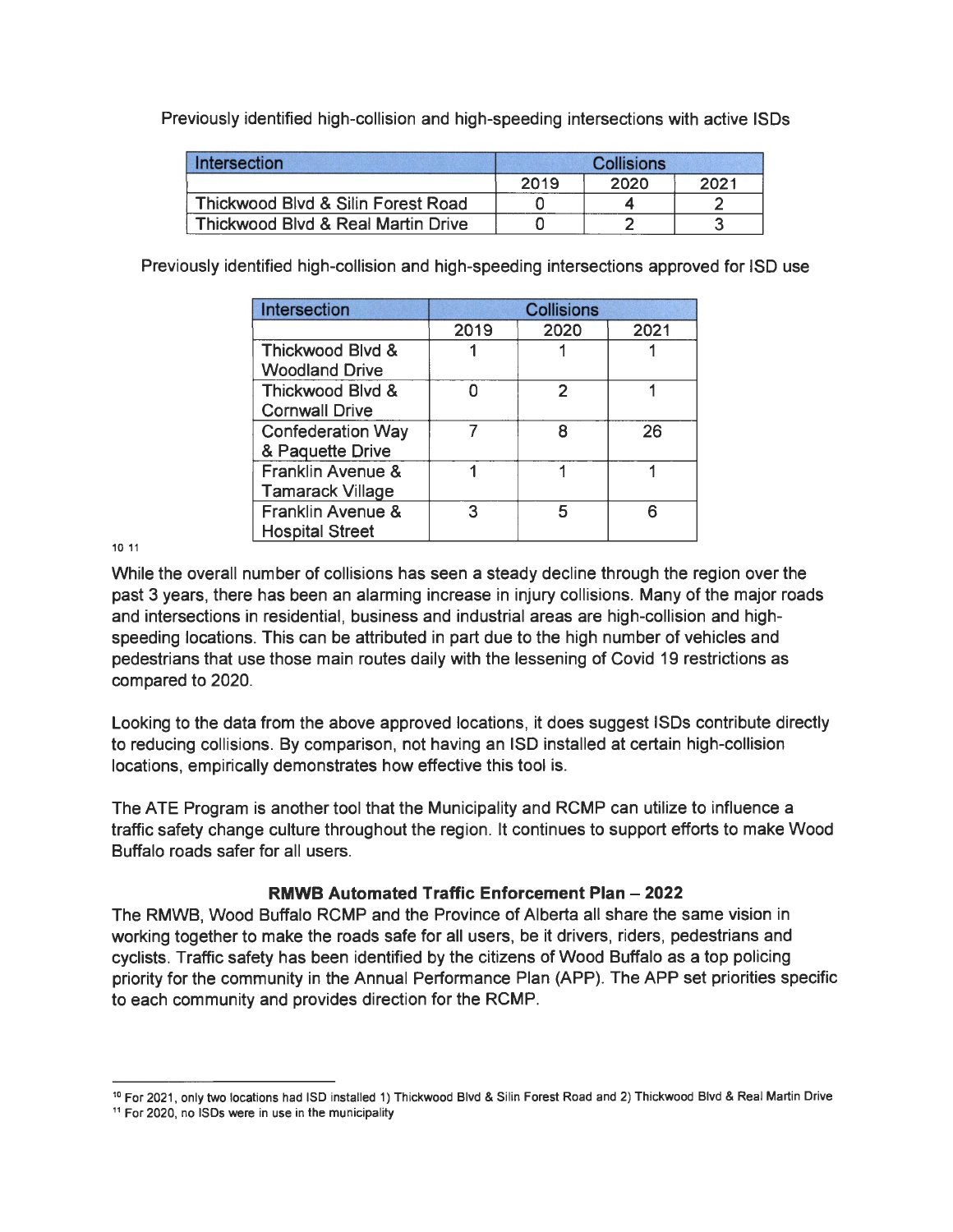Further, traffic safety is one of the operational priorities for the Wood Buffalo RCMP. The traffic safety plan is aligned with K Division Traffic Services Strategic Plan 2019-2023 and includes the Alberta Traffic Safety Calendar. This meets the requirements as set out in the Province of Alberta's Automated Traffic Enforcement Technology Guidelines for a local traffic safety plan. The primary goal is to decrease fatalities and serious injuries resulting from motor vehicle collisions. In collaboration with the Municipality, we are committed to address the causal factors of fatal and serious injury collisions. This includes, but is not limited to, Impaired Driving, Occupant Restraints, Distracted Driving and Speed Reduction on area highways. Conventional traffic enforcement includes strategically directed police patrols in particular areas identified as high-speed and high-collision locations. These can include moving patrols or fixed (static) traffic operations to provide a general deterrent and encourage safe driving within the community.

On average, one in four fatal collisions and one in ten injury collisions involved a driver or rider travelling at an unsafe speed (Alberta Collision Information). The RMWB uses ATE in combination with conventional traffic enforcement by the RCMP and Municipal Bylaw in an effort to reduce fatalities and serious injuries as a result of speeding and intersection-related violations. The ATE program plays an active role in supporting traffic safety in conjunction with transportation engineering, speed studies, signage, and education in order to improve transportation safety for the community as a whole. ATE encourages drivers to slow down and drive safely within the region without taking away from other priorities and enforcement efforts of all local enforcement and police officers.

There is permanent signage posted on all primary access roads entering the Municipality which advise that ATE is in effect. The signage is designed to alert all drivers of the use of speed and red-light enforcement tools within the Municipality. Additional signage is in place throughout the Municipality on roadways where ATE is regularly in use. Locations where Intersection Safety Devices (ISO) are in use have signage posted in advance of the intersection from all directions. The RMWB advertises all possible locations for ATE and ISO weekly in the local print, social media, and on the Municipality website.

#### **Equipment/ Contractor Information**

The Municipality has retained Global Traffic Group Ltd as the contractor to support the administration and operation of ATE in the RMWB. ATE program direction is provided by the Wood Buffalo RCMP to Global Traffic Group Ltd. Both the Municipality and the RCMP work with them to ensure they adhere to both the ATE guidelines and ensure all equipment and technology used has been reported, reviewed and approved by the Ministry of Justice and the Solicitor General. The Municipality employs the use of both mobile photo laser cameras as well as ISO that detect both speed and red light contraventions. The maximum time between a contravention being detected using ATE and the traffic notice being placed in the mail for service to the Registered Owner will not exceed 21 working days. Multiple traffic notices will not be issued to the same vehicle within a five-minute period. Only the more serious traffic notice will be issued to the registered owner while any remaining notices will not be issued. Global Traffic Group Ltd. operates for a total of 40 hours per week.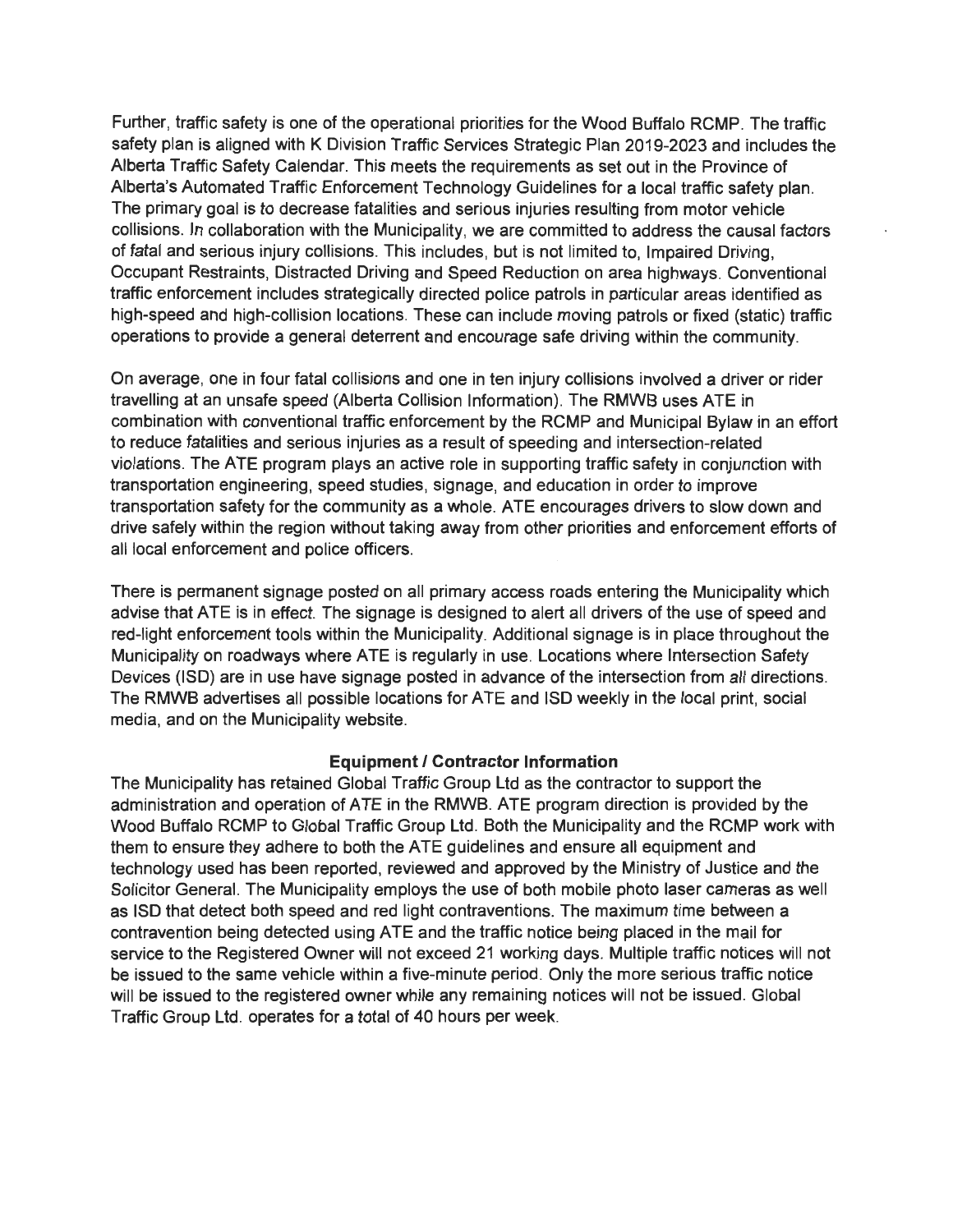### **Photo Laser Cameras**

Presently, ATE is conducted using approved equipment including photo laser cameras operated by the Global Traffic Group Ltd. All mobile units will have a human operator on site. Equipment and technology will be tested as per the manufacturer's recommendation or as stipulated by the Ministry of Justice and Solicitor General. In cases where it is not mounted on a vehicle and is set up away from the unit for safety or practical purposes, the human operator shall be positioned in close proximity to the equipment and technology. Beginning December 1, 2022, all units will be clearly identifiable to the public. Two bright yellow signs with blue-coloured words "Drive Safe" clearly visible will be placed in front and in back of each vehicle so they are clearly visible at all times to drivers.

## **Intersection Safety Devices (15D)**

One in four collisions in the Province of Alberta were identified as intersection-related. In Alberta, three of the top five most frequently identified improper driver actions in casualty collisions were intersection-related. The RMWB has seven intersections approved for ISO use as they have been previously identified as being high-collision and high speeding locations. Presently there are only two installed. Both are capable of monitoring both speeding infractions and red-light violations. Conventional enforcement is difficult at intersections because officers must follow the offending vehicle through, possibly against the phasing of the light. This action can endanger all other users of the roadway, including the officers.

All ISDs will be tested every 30 days at minimum as required. Only qualified individuals approved by the Minister of Transportation may test the ISO using independent verification with known and approved speed-measuring devices to test the accuracy of the ISDs. Device test results will be forwarded to the Direction of Law Enforcement Standards and Audits.

New improved equipment and all material changes to existing equipment related to ATE and ISDs will be reported to, reviewed and approved for use by the Director of Law Enforcement Standards and Audits, in consultation with Alberta Transportation and Alberta Crown Prosecution Service, as needed, prior to being put into use within the Municipality. Equipment includes cameras, computers and software used to record contravention information once it is detected.

### **Locations**

Site locations are selected in line with the criteria set out by the Province of Alberta's Automated Traffic Enforcement Technology Guidelines and approved by the Wood Buffalo RCMP. There is a mapping tool on the RMWB Website that shows all locations of ATE and ISDs. Attached Appendix "A" includes current site locations for the ATE Program.

Previously approved locations under the ATE Plan that no longer meet the criteria under these guidelines will cease to be utilized. These include previously reported areas of public concern or where the use of conventional enforcement was deemed to be unsafe as these are no longer qualifying criteria.

Any new locations must meet qualifying criteria for use and have demonstrated areas of:

- 1. Higher frequency of collisions;
- 2. Higher frequency of speeding;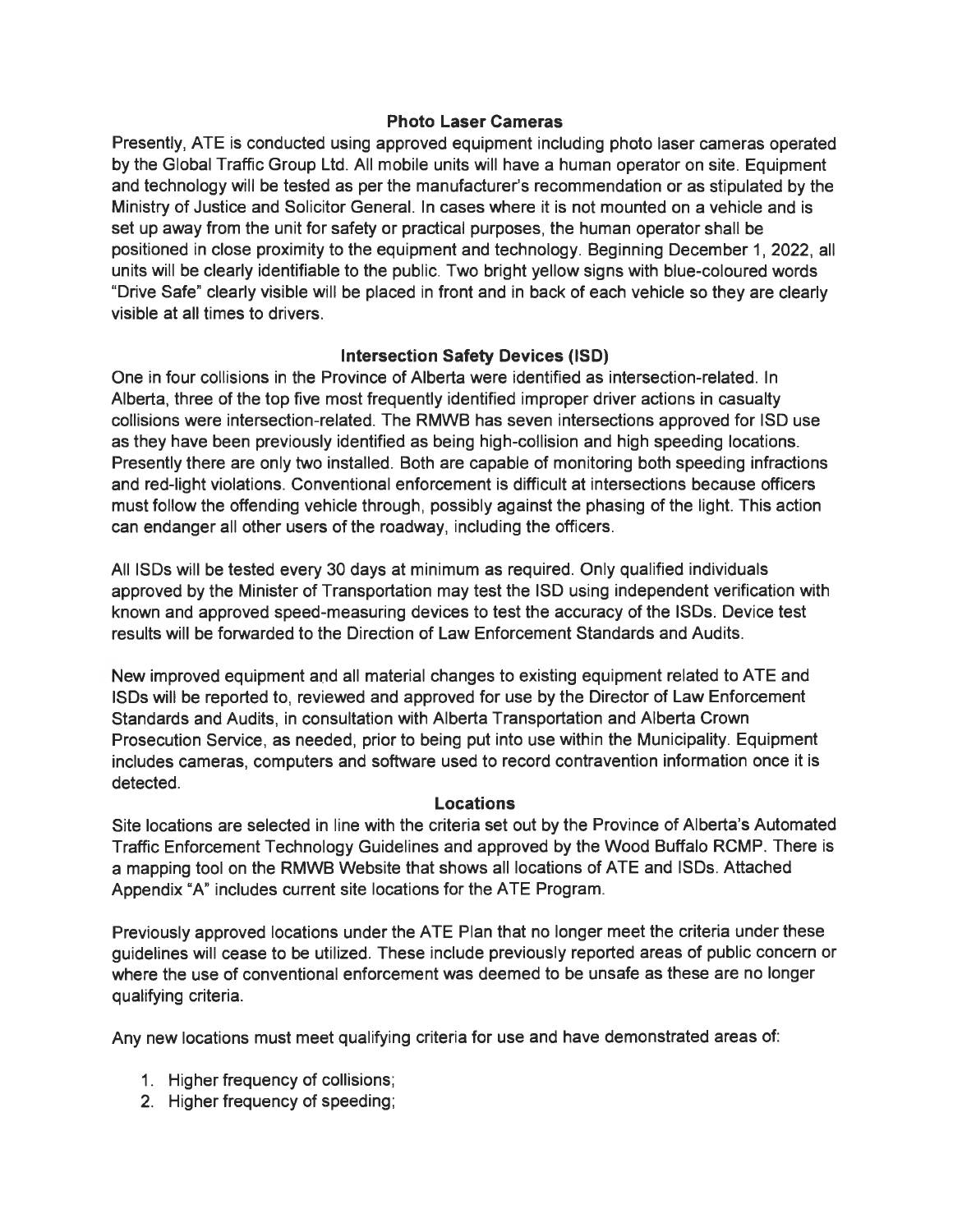- 3. High frequency of intersection contraventions;
- 4. Designated zones:
	- a. School zone
	- b. Playground zone
	- c. Construction zone

and that through engineering, education or conventional enforcement that these efforts have been documented and failed to change the behaviour over a period of 4 weeks.

Prior to implementation of a new location, there will be a communication period of at least 4 weeks that includes advertising in local media, including social media, on the Municipality's website and a familiarization period where warning notices are issued for a period of 4 weeks. Beginning December 1, 2022, a link to the program's websites will be available on Alberta 511 .

Use of ATE will be restricted in designated zones when the following applies:

- School zones when school is in session and the speed restriction is in effect as per the **RMWB** Bylaws
- Playground zones in effect as per the RMWB Bylaws
- Construction zones when one or more workers are present

Approved locations shall be reassessed and tested every 2 years as of December 1, 2022. If a location is unable to demonstrate it has resulted in improved safety outcomes, it will be removed from use.

In accordance with evaluation standards as set out by the Province, control locations will be established for each ATE location. The data required to be collected includes:

- ATE location ID it is a control location for;
- Location description;
- Posted maximum speed limit;
- Average daily traffic volume;
- Number of contraventions and notices by type and date;
- Change in the rates of notices by type.

### **Prohibited locations**

A TE is prohibited from being used on residential streets with a posted speed limit less than 50 km/h. It is further prohibited from being used in a transition zone. This refers to any highway on or off ramps, highway exits or any area that may require a rapid change in speed such as a high-pressure merge, including the area immediately adjacent to a regulatory maximum speed limit sign, when the sign indicates a speed change from a higher speed to a lower speed or vice versa. These rules do not apply to school, playground, constructions zones or intersections.

#### **Statistics**

The RCMP maintain a Records Management System that collects data, in part, related to all collision types and violation notices issued. Global Traffic Group Ltd maintains data collection where ATE is operated and provides that information to the RCMP and the RMWB on request.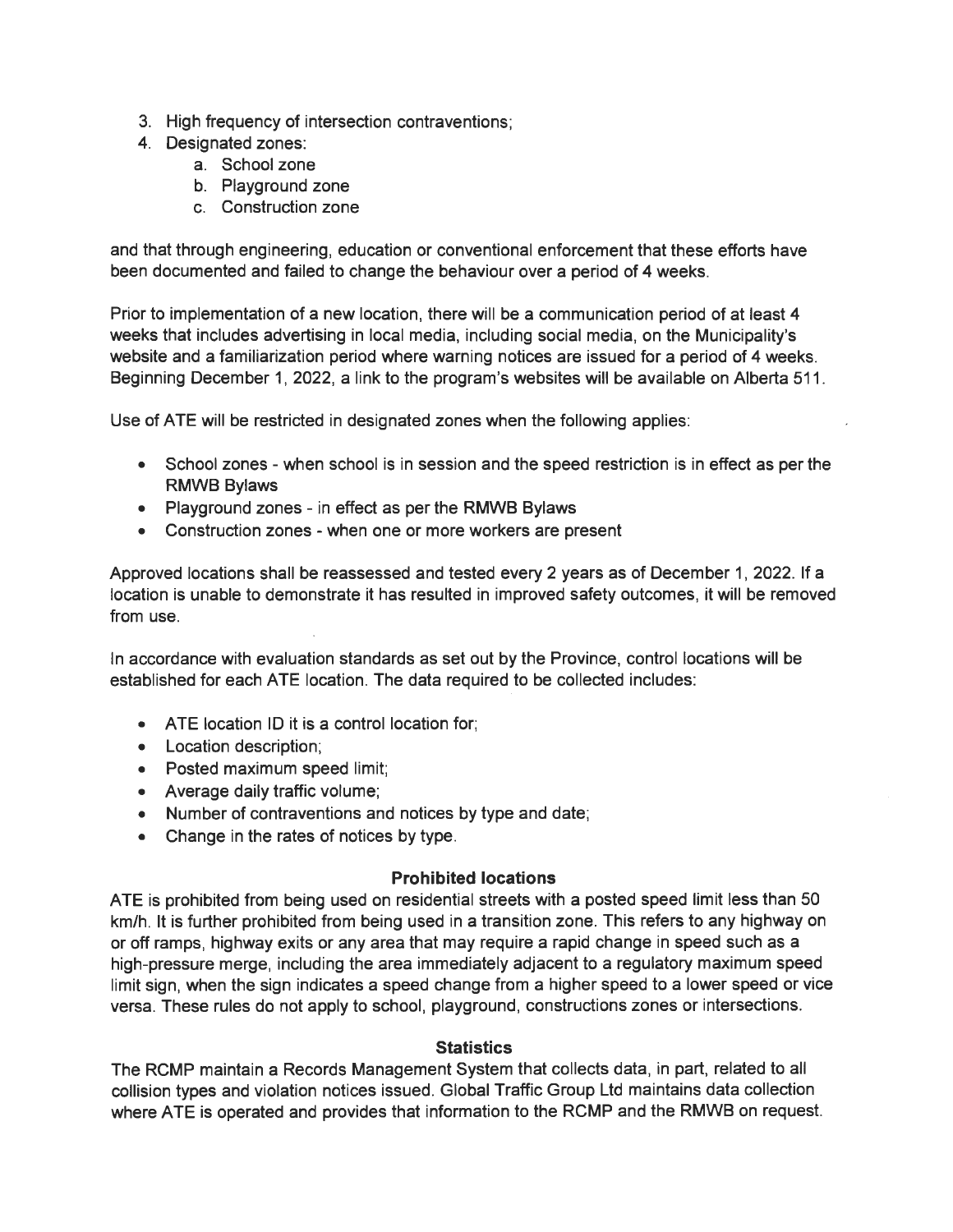In reviewing data collected over the past 2 years, the following have been identified as top collision, intersection-related and speeding violation locations through Conventional Enforcement.

## **Top 10 Collision locations 202012**

- 1. Highway 63
- 2. Confederation Way
- 3. Highway 63 & Thickwood Boulevard
- 4. Signal Road & Thickwood Boulevard
- 5. Confederation Way & Paquette **Drive**
- 6. Confederation Way & Loutit Road
- 7. Franklin Avenue & Main Street
- 8. Confederation Way & Millennium **Drive**
- 9. Highway 63 & Hospital Street
- 10. Highway 63 & Confederation Way

## **Top Intersection-related violations 2020**

- 1. Thickwood Boulevard
- 2. Confederation Way
- 3. Highway 63
- **4.** Prospect Drive
- 5. Powder Drive
- 6. Riverstone Ridge
- 7. Paquette Drive
- 8. Silin Forest Road
- 9. Plamondon Drive
- 10. Signal Road

## **Top Speeding locations 2020**

- 1. Highway 63
- 2. Highway 686
- 3. Confederation Way
- 4. Highway 69
- 5. Thickwood Boulevard

## **Top Speeding locations 2021**

- 1. Highway 63
- 2. Highway 69
- 3. Confederation Way
- **4.** Highway 686
- 5. Thickwood Boulevard

#### 12 Does not include parking lots

#### <sup>13</sup> Does not include parking lots

## Top 10 Collision locations 2021<sup>13</sup>

- 1. Highway 63
- 2. Confederation Way & Paquette **Drive**
- 3. Thickwood Boulevard
- 4. Confederation Way & Prospect Drive
- 5. Confederation Way
- 6. Confederation Way & Millennium **Drive**
- 7. Confederation Way & Eagle Ridge **Boulevard**
- 8. Franklin Avenue
- 9. Highway 63 & Confederation Way
- 10. Confederation Way & Loutit Road

## **Top Intersection-related violations 2021**

- 1. Franklin Avenue
- 2. Confederation Way
- 3. Highway 63
- 4. Thickwood Boulevard
- 5. Gordon Avenue and Riedel Street
- 6. Loutit Road
- 7. Riedel Street
- 8. Millennium Drive
- 9. Powder Drive
- **10.** Signal Road

### **Top Speeding locations 2020 (continued)**

- 6. MacKenzie Boulevard
- 7. Heritage Drive
- 8. Highway 63 & Highway 686
- 9. Highway 63 & Confederation Way
- 10. Gregoire Drive

### **Top Speeding locations 2021 (continued)**

- 6. Thickwood Boulevard
- 7. Callen Drive
- 8. Parsons Creek Drive
- 9. Heritage Drive
- 10. Gregoire Drive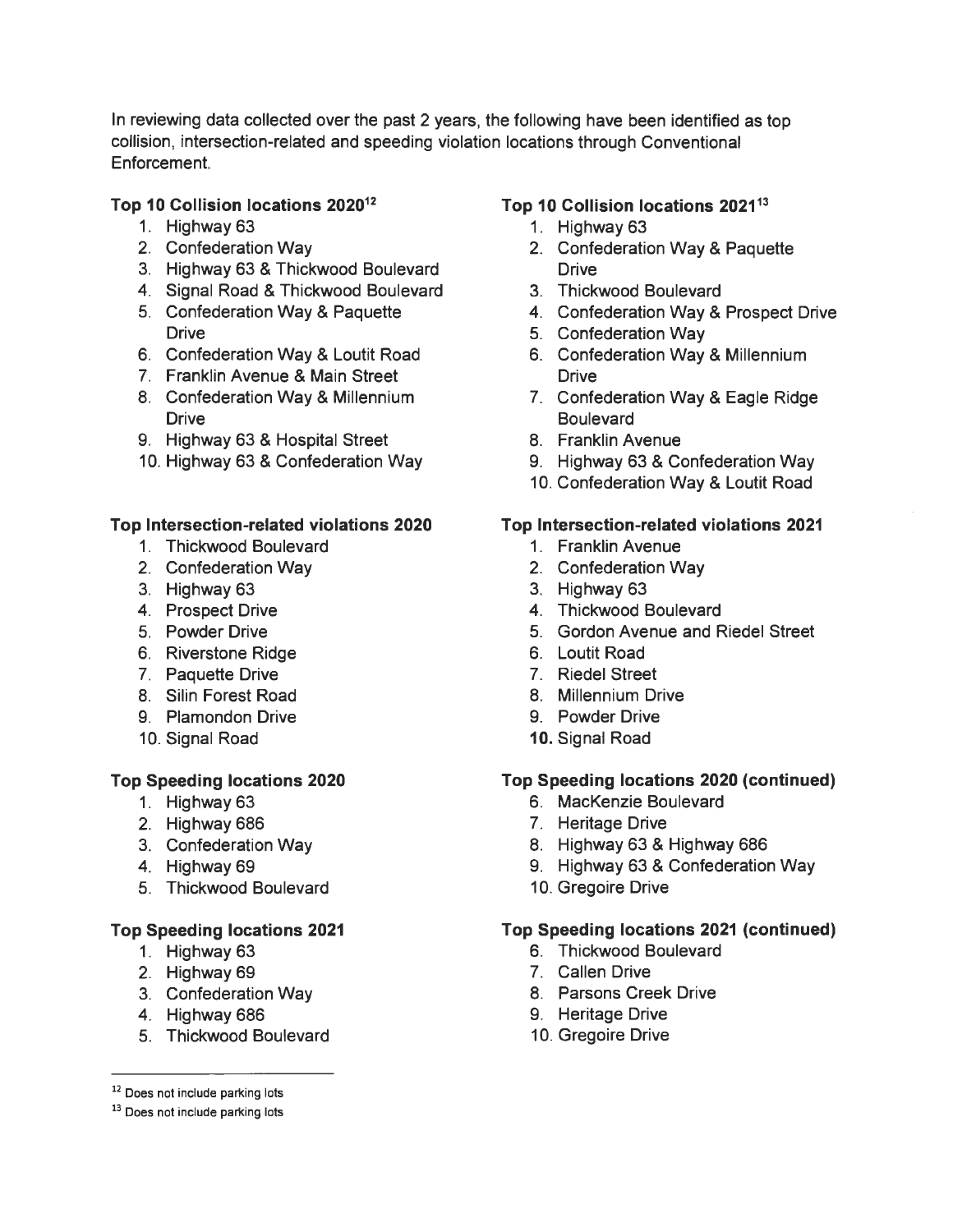## **Proposed locations**

In reviewing all collision and speeding data for the past 2 years following the current guidelines, the following locations could benefit from continued use of the ATE program:

- School zones<sup>14</sup>
- Playground zones<sup>15</sup>
- Thickwood Boulevard
- Confederation Way
- Mackenzie Boulevard
- Heritage Drive
- Gregoire Drive
- Parsons Creek Drive
- Confederation Way & Paquette Drive
- Confederation Way & Loutit Road
- Confederation Way & Prospect Drive
- Confederation Way & Millennium Drive
- Signal Road & Thickwood Boulevard
- Franklin Avenue & Main Street
- Franklin Avenue & Haineault Street

## **Net revenues**

The net proceeds from ATE fines fund, less the cost of administration, directly into the community initiatives reserve. These funds get disbursed through the Community Investment Program to non-profit organizations within the RMWB for community-based programs.

## **Performance Targets**

The ATE program for the RMWB contains measurable targets for improved transportation safety. The program goal for 2022 is:

- 1.  $2 5%$  reduction in collisions per year
- 2.  $2 5%$  reduction in speeding
- 3. 2 5% reduction in intersection-related violations

## **Reporting requirements**

ATE information will be posted on the RMWB's website updated monthly. This information will include location assessment forms, the location of each RCMP approved site, including both mobile units and ISO and the most current Annual Report. The RCMP, in collaboration with the RMWB, will collect data on the use of ATE. This data refers to, but is not restricted to, contravention date, collision data used to support site assessments, images and any other data collected that may be required to be reported to the Direction of Law Enforcement Standards and Audits. The RMWB will submit quarterly reports as required to the Ministry of Justice and Solicitor General. An Annual Report will be submitted by the RMWB for review by the public available May 1, 2023.

<sup>&</sup>lt;sup>14</sup> Includes the following communities: Downtown, Thickwood, Timberlea, Abasand, Beacon Hill, Mackenzie Park, Grayling Terrace, Gregoire and Waterways.

<sup>&</sup>lt;sup>15</sup> Includes the following communities: Downtown, Thickwood, Timberlea, Abasand, Beacon Hill, Mackenzie Park, Grayling Terrace, Gregoire and Waterways.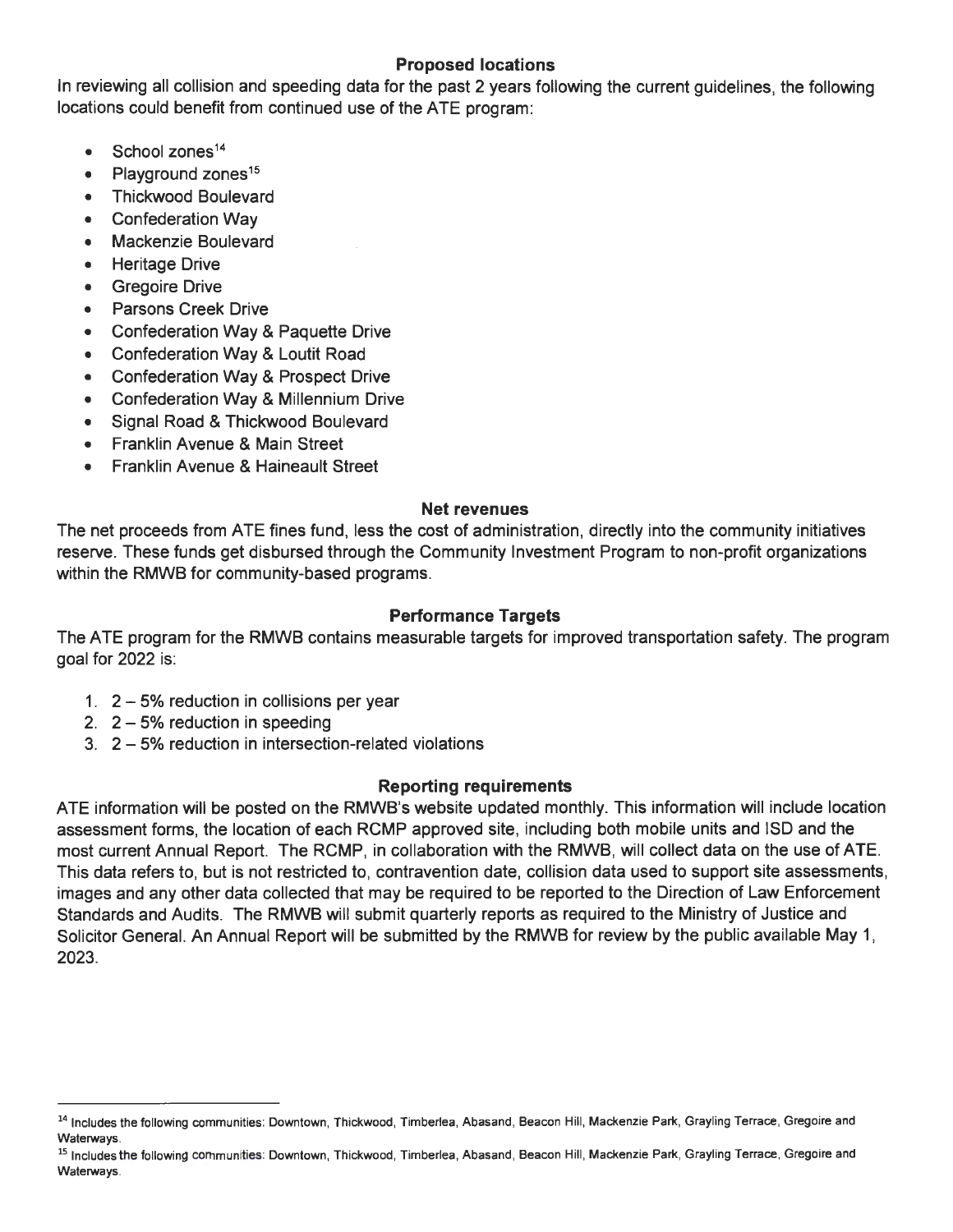The Annual Report will contain:

- 1. ATE transportation safety outcomes:
	- a. Reduced speeding
	- b. Reduced red light running
	- c. Improved overall transportation safety
- 2. Performance indicators and targets as it relates to the traffic safety plan
- 3. Data related to the ATE program including:
	- a. Number of hours;
	- b. Vehicles monitored;
	- c. Number of devices and locations;
	- d. Contraventions by type;
	- e. Total collisions, including severity, fatalities and injuries for the previous three years;
	- f. Change in number of collisions including severity, fatalities and injuries for the previous three years;
	- g. Whether or not performance targets and goals were met.
- 4. Control location data will be submitted to the Province upon request.

### **Commitment**

The ATE Program remains a tool to assist the Municipality and the RCMP to ensure the continuing improvement of traffic safety thorough the region. We are committed to following the guidelines as set out by the Province of Alberta in order to effect the desired change in transportation safety outcomes.

Prepared by: Corporal Sabrina Clayton Municipal Traffic Services of Alberta in order to effect the desired change in trans<br>
Corporal Sabrina Clayton<br>
Municipal Traffic Services<br>
Wood Buffalo RCMP Detachment<br>
Superintendent Mark Hancock<br>
Officer in Charge Wood Buffalo RCMP Detachment

Signature:

Approved by: Superintendent Mark Hancock Officer in Charge Wood Buffalo RCMP Detachment

Signature:

Experimendent Mark Hancock<br>Difficer in Charge<br>Vood Buffalo RCMP Detachment Approved by: Nicole Chouinard Approved by: Nicole Chouinard<br>
Manager, Operations and Administration<br>
Regional Municipality of Wood Buffalo<br>
Signature:  $\frac{\partial \ell}{\partial x}$  of *Merinie* 

Manager, Operations and Administration Regional Municipality of Wood Buffalo

 $7022 - 03 - 24$ Date:

Date:  $2022 - 03 - 24$ 

Date:  $7077 - 03 - 24$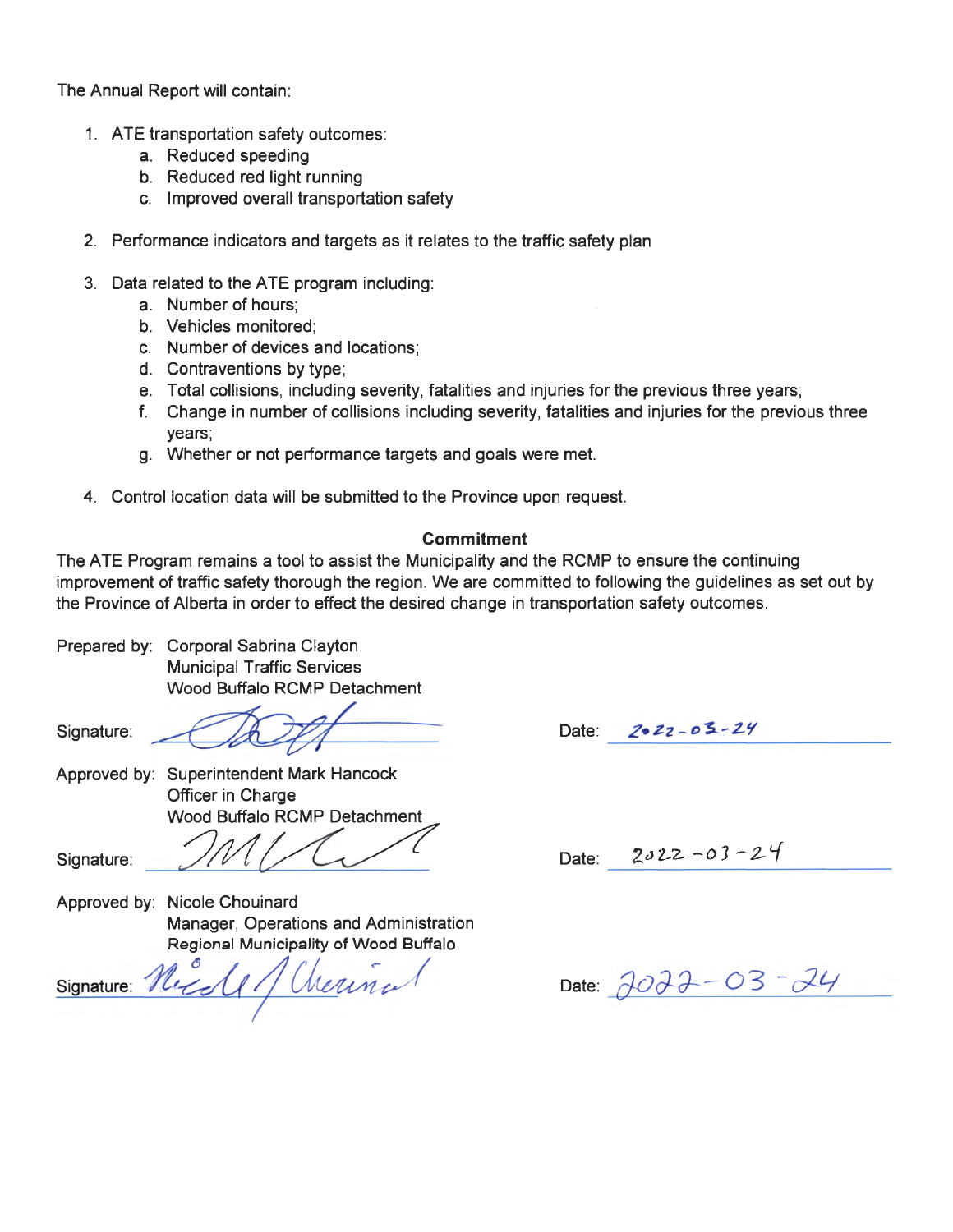### **References**

- 1. Automated Traffic Enforcement Technology Guideline (2021) Automated traffic enforcement technology guideline (2021) - Open Government (alberta.ca)
- 2. Alberta Traffic Safety Plan Alberta Traffic Safety Plan | Alberta.ca
- 3. Alberta Traffic Safety Calendar Traffic Safety Calendar (alberta.ca)
- 4. Alberta Transportation Collision Statistics Summary 2018 Alberta Traffic Collision Statistics Summary 2018
- 5. Census 2021
- 6. "K" Division Traffic Services Strategic Plan 2019-2023
- 7. Collision Data RCMP RMS 2018 2021
- 8. RMWB Road Transportation Bylaw No. 02/079 5.03 and 5.04, including Schedule 1 RMWB Bylaw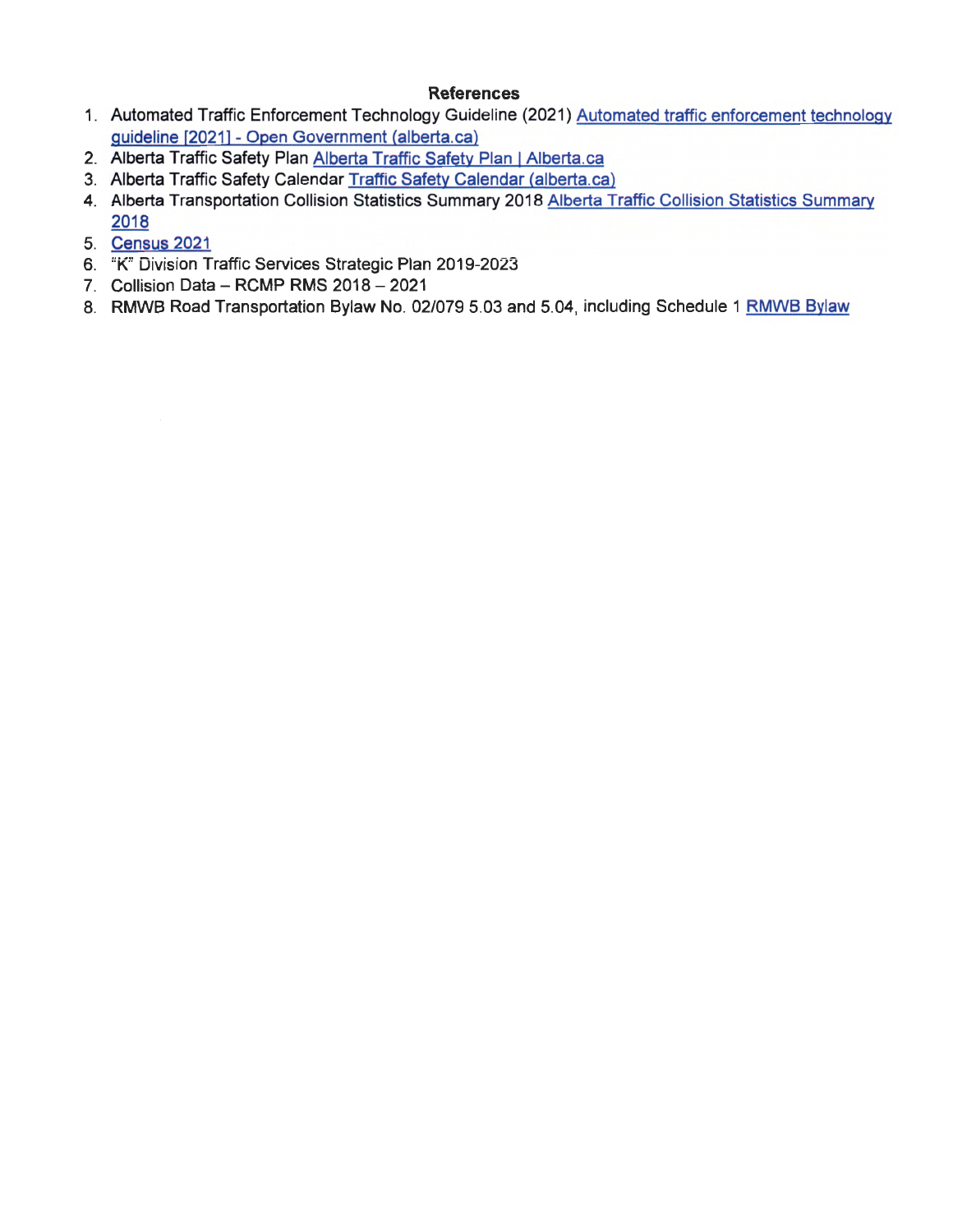# **APPENDIX "A"**

## **School Zones:**

- Beacon Hill School
- Centre Boreal
- Christina Gordon Public School
- Clearwater School
- Dickinsfield School
- Dr. **K. A.** Clark School
- Father Beauregard School
- Father Turcotte School
- Good Shepherd School
- Greely Road School
- Sister Mary Phillips School
- St. Anne's School
- St. Gabriel School
- St. Kateri Catholic School
- St. Martha School
- St. Paul's School
- Tamarack Way School
- Thickwood Heights School
- Timberlea School
- Walter and Gladys Hill Public School
- Westview School
- Westwood School

### **Locations:**

- Abasand Drive
- Athabasca Avenue
- Beacon Hill Drive
- Dickins Drive
- Real Martin Drive
- Alberta Drive
- Centennial Drive
- Fitzgerald Avenue
- Franklin Avenue
- Hardin Street
- King Street
- MacDonald Drive
- Manning Avenue
- Prairie Loop Boulevard
- Tolen Drive
- Gregoire Drive
- MacAlpine Crescent
- MacKenzie Boulevard
- McDonald Crescent
- Highway 63 & Beacon Hill Drive
- Highway 63 & Centennial **Campground**
- Highway 63 & Confederation Way
- Highway 63 & Hardin Street
- Highway 63 & Hospital Street
- Highway 63 & King Street
- Highway 63 & Morrison Street
- Highway 63 & Thickwood Boulevard
- Highway 63 at Visitor Bureau
- Highway 69
- Callen Drive
- Coventry Drive
- Heritage Drive
- Cornwall Drive
- Duncan Drive
- Ross Haven Drive
- Signal Road
- Silin Forest Road
- Thicket Drive
- Timberline Drive
- Tundra Drive
- **Barber Drive**
- Brett Drive
- Bulyea Avenue
- Carteret Drive
- Cartier Drive
- Dominion Drive
- Eagle Ridge Boulevard
- Eglert Drive
- Limestone Link
- Loutit Road
- **Millennium Drive**
- Paquette Drive
- Parsons Creek Drive
- Plamondon Drive<br>• Powder Drive
- Powder Drive
- Prospect Drive
- Rainbow Creek Drive
- Sparrowhawk Drive